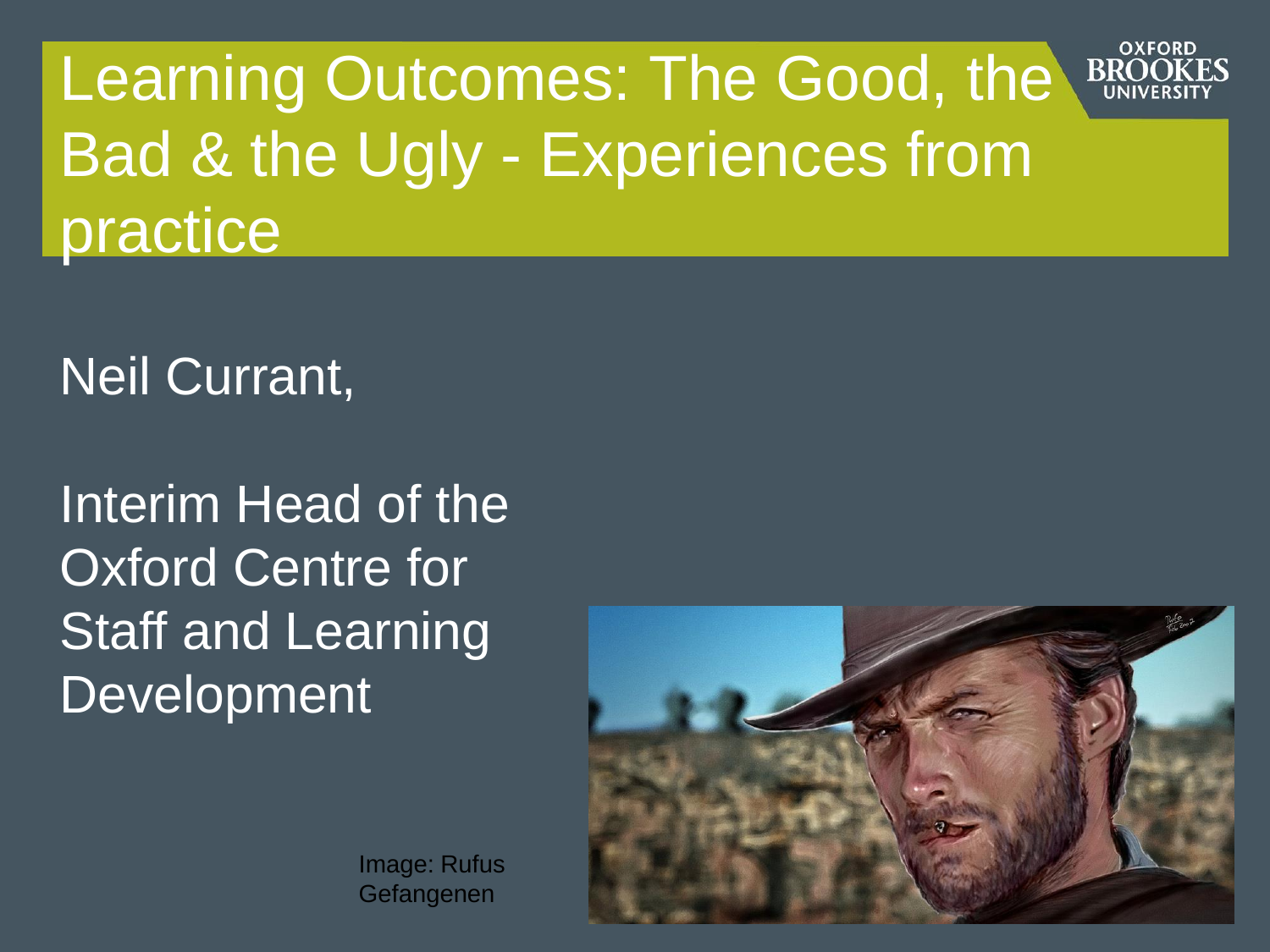

# Some Historical Background

- Outcomes-Based Education grew out of the 1990s.
- **In UK, Dearing report (1997) was highly** influential. *'The evidence received from employers...urges that learning outcomes be explicitly stated.'* (Dearing report 1997 p.156)
- Constructive alignment

(Biggs 1999)

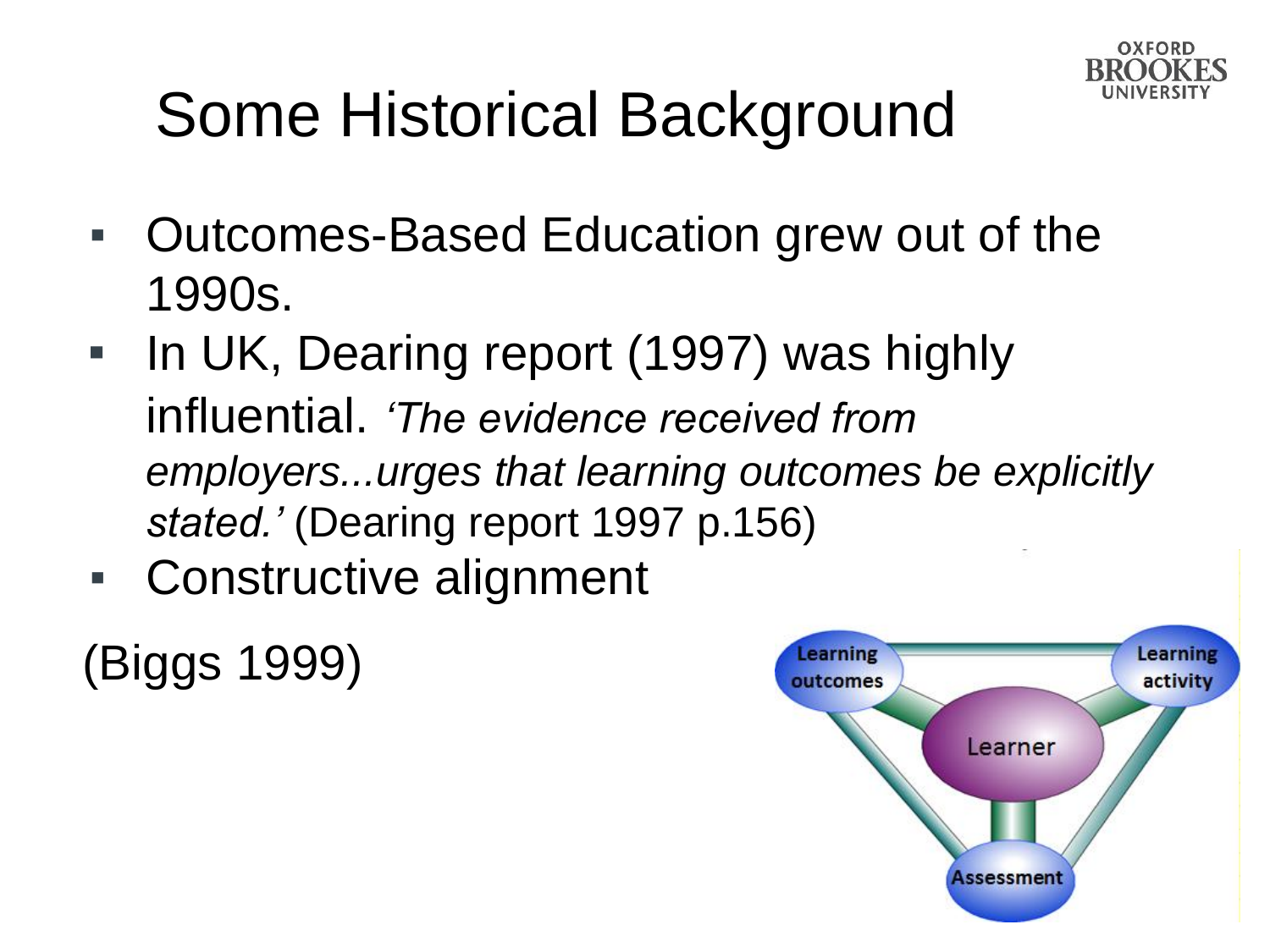

# The Good

*"Learning outcomes are indeed key to a meaningful education, and focusing on learning outcomes is essential to inform diagnosis and improve teaching processes and student learning." (AHELO feasibility Study Report - vol 1, p.9).*  (e.gs of module descriptors)

#### 1. Learning Outcomes

| On successful completion of this  |                                                                                                                                                          | <b>Brookes Attribute</b> | Other GAs developed, if                  |
|-----------------------------------|----------------------------------------------------------------------------------------------------------------------------------------------------------|--------------------------|------------------------------------------|
| module, students will be able to: |                                                                                                                                                          | developed*               | applicable                               |
|                                   | Develop, implement and<br>critically evaluate effective<br>learning designs, showing<br>awareness of ethical<br>practice in your<br>professional context | Academic literacy        | Research literacy,<br>Active citizenship |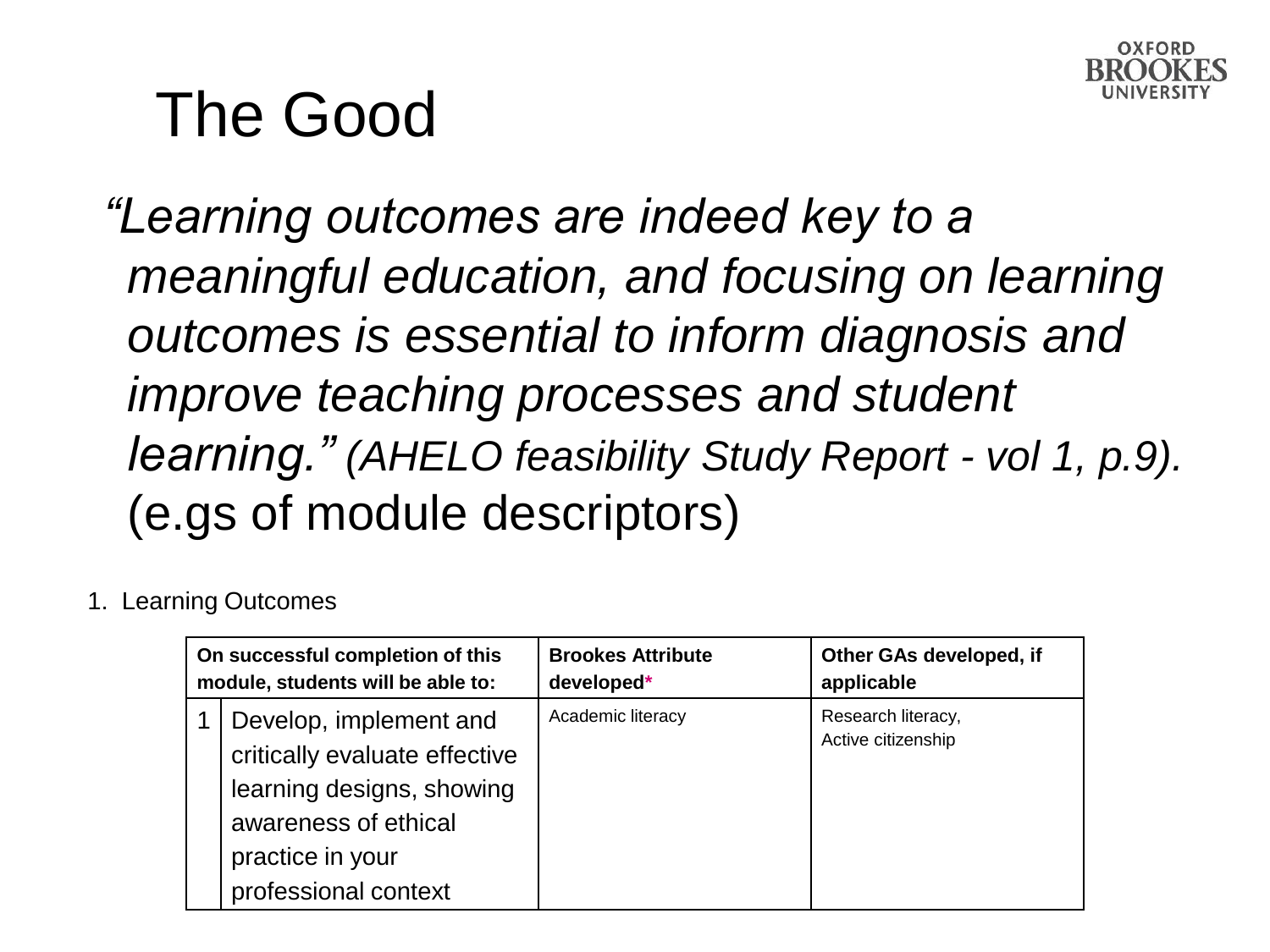

## Curriculum Development

Consistent, high quality curriculum

Explicit - reduces 'hidden' curriculum (Margolis 2001), students guessing what is required.

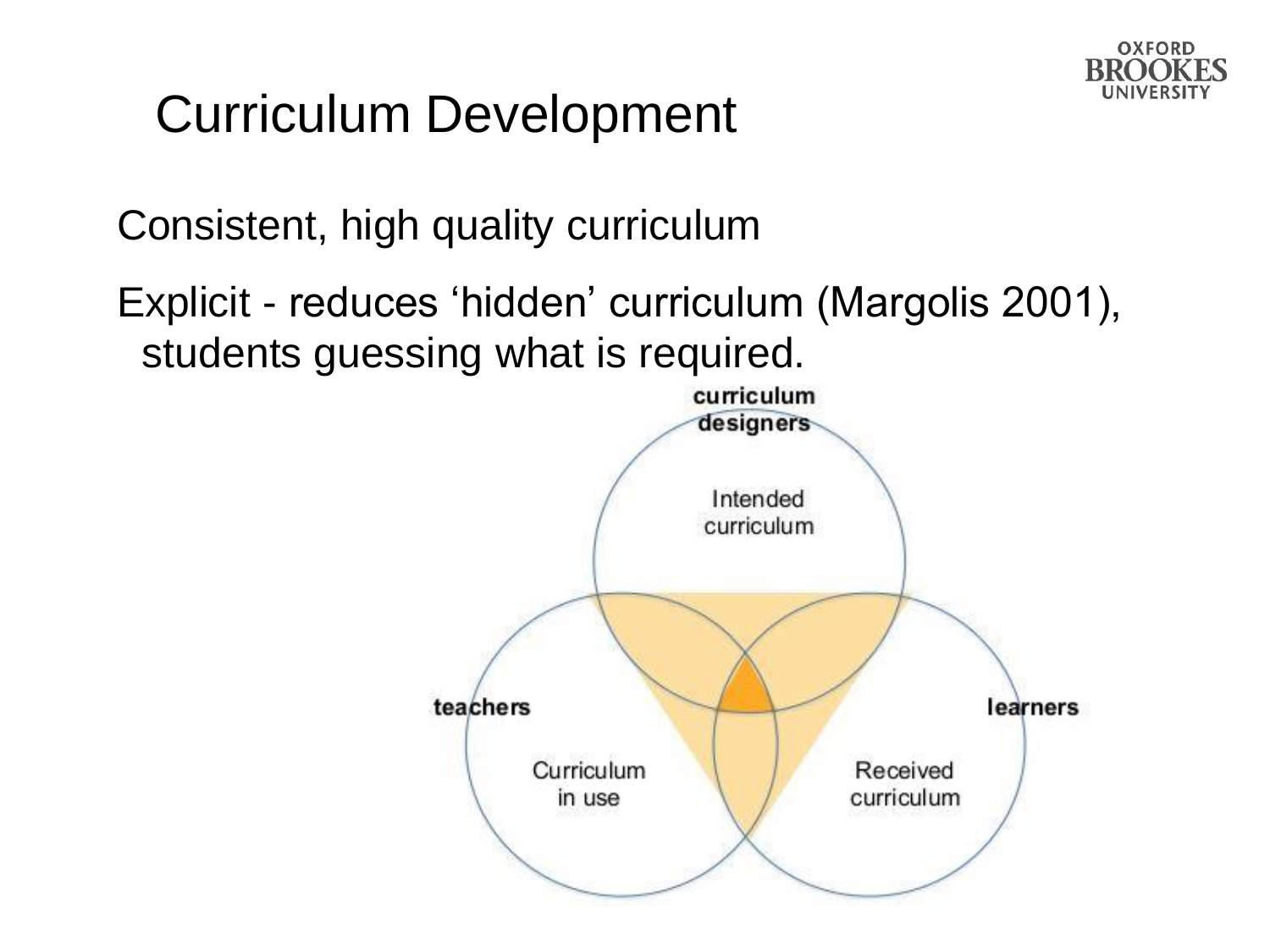

# Lecturer Education & Learning Activity

- Biggs (1999) Levels Learning outcomes shift the focus from levels 1 & 2 to level 3.
	- Level 1: What the student is
	- Level 2: What the teacher does
	- Level 3: What the student does

**EXTE:** Hugely important for student centred education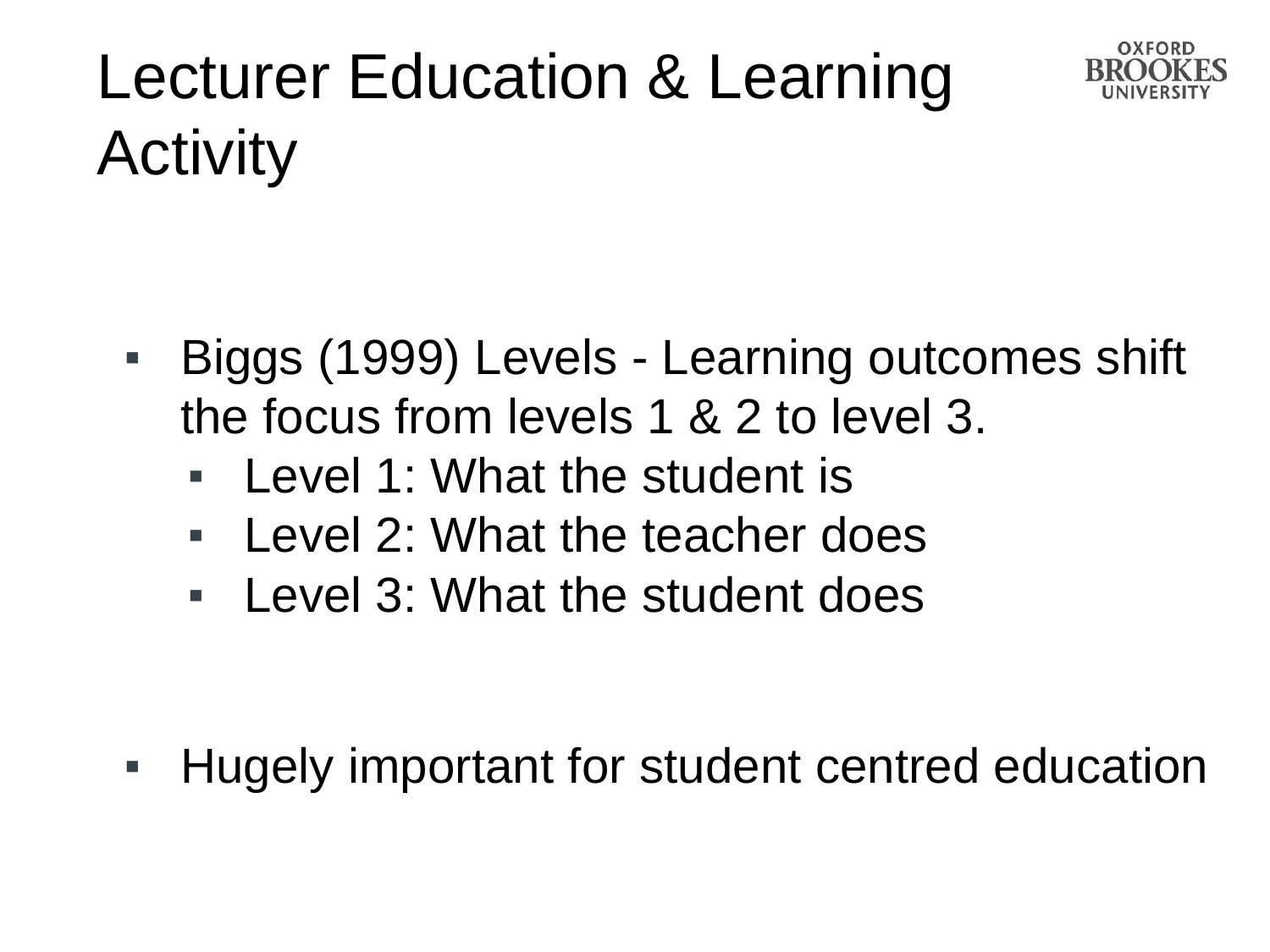

### Assessment for Learning

Assessment focused on what has been learnt - the outcomes of learning.

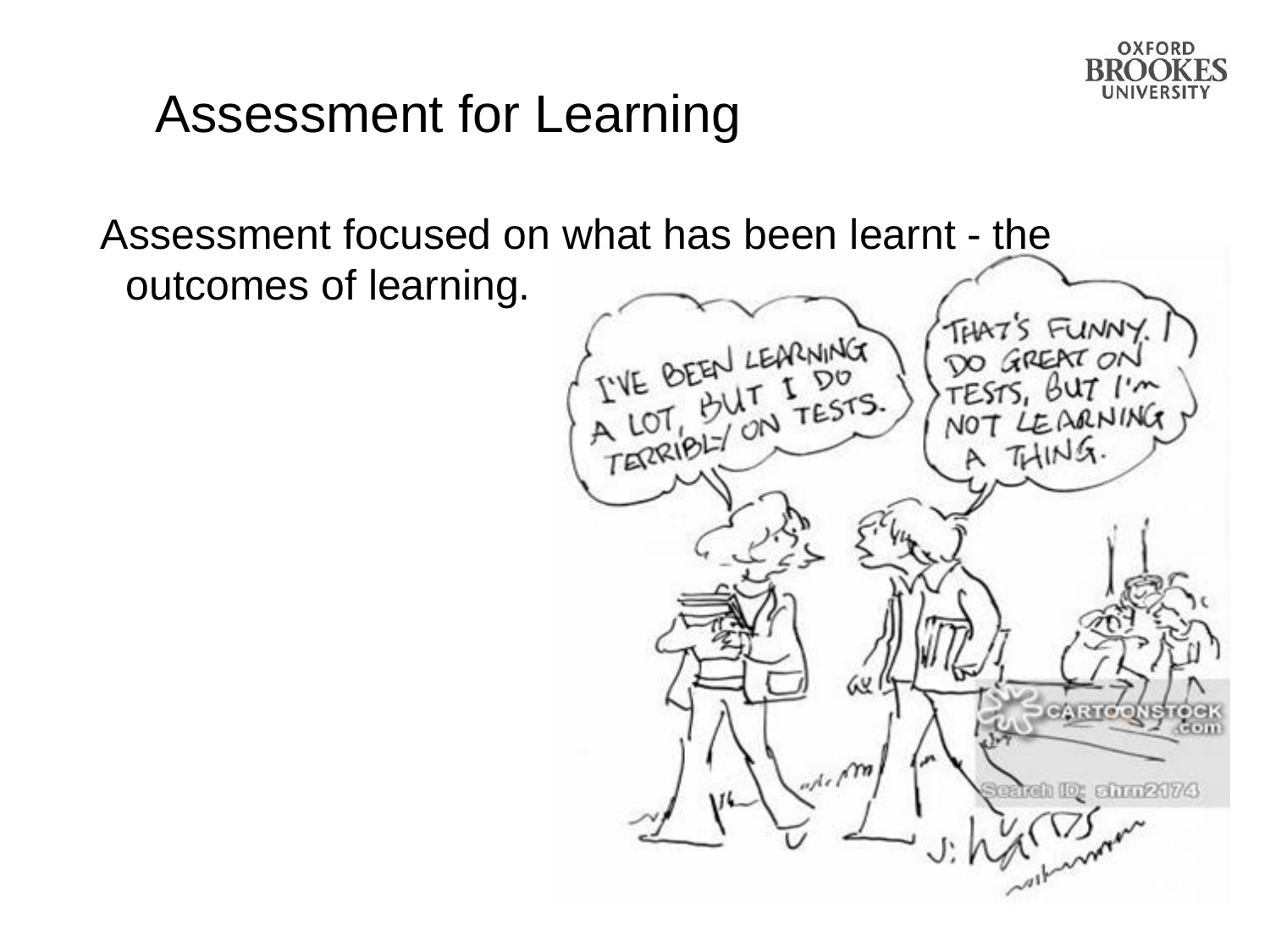

### The Bad: Over-assessment

- **EXALE:** Learning Outcomes at what level: Programme, Course / module, session?
- Assess LOs multiple times.
- **EXECTE:** Formative assessment (error correction, students should be able to take risks) becomes summative (high stakes) 'students don't do tasks unless they are graded.'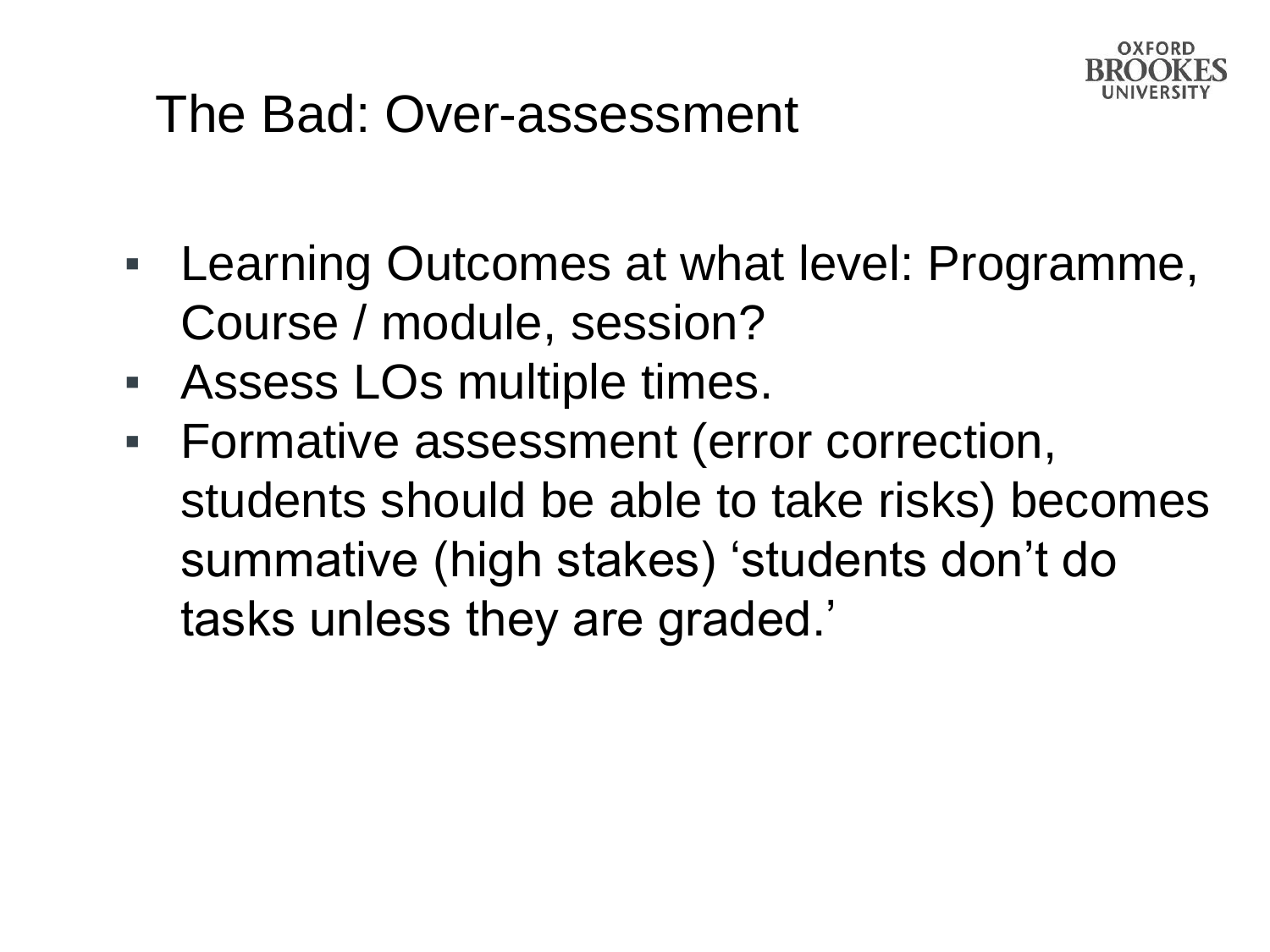

#### Assessment bunching

Students focus on the need to pass assessment rather than deep engagement with learning.

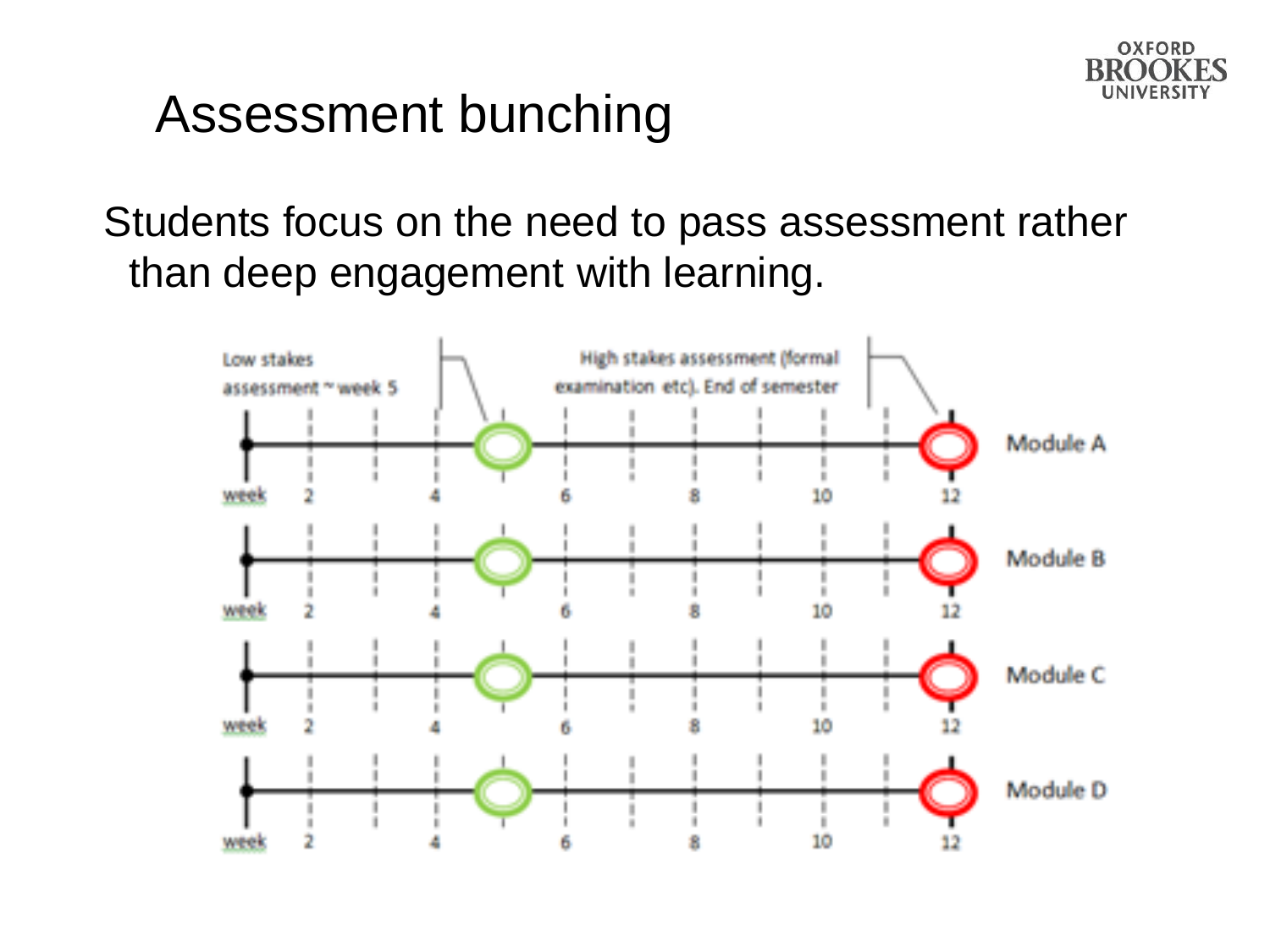

# Dealing with unintended outcomes

- Can we actually specify what we want students to learn?
- Is assessment flexible enough? (exams or tasks that are too prescribed can stifle this.)
- Can original ideas be credited?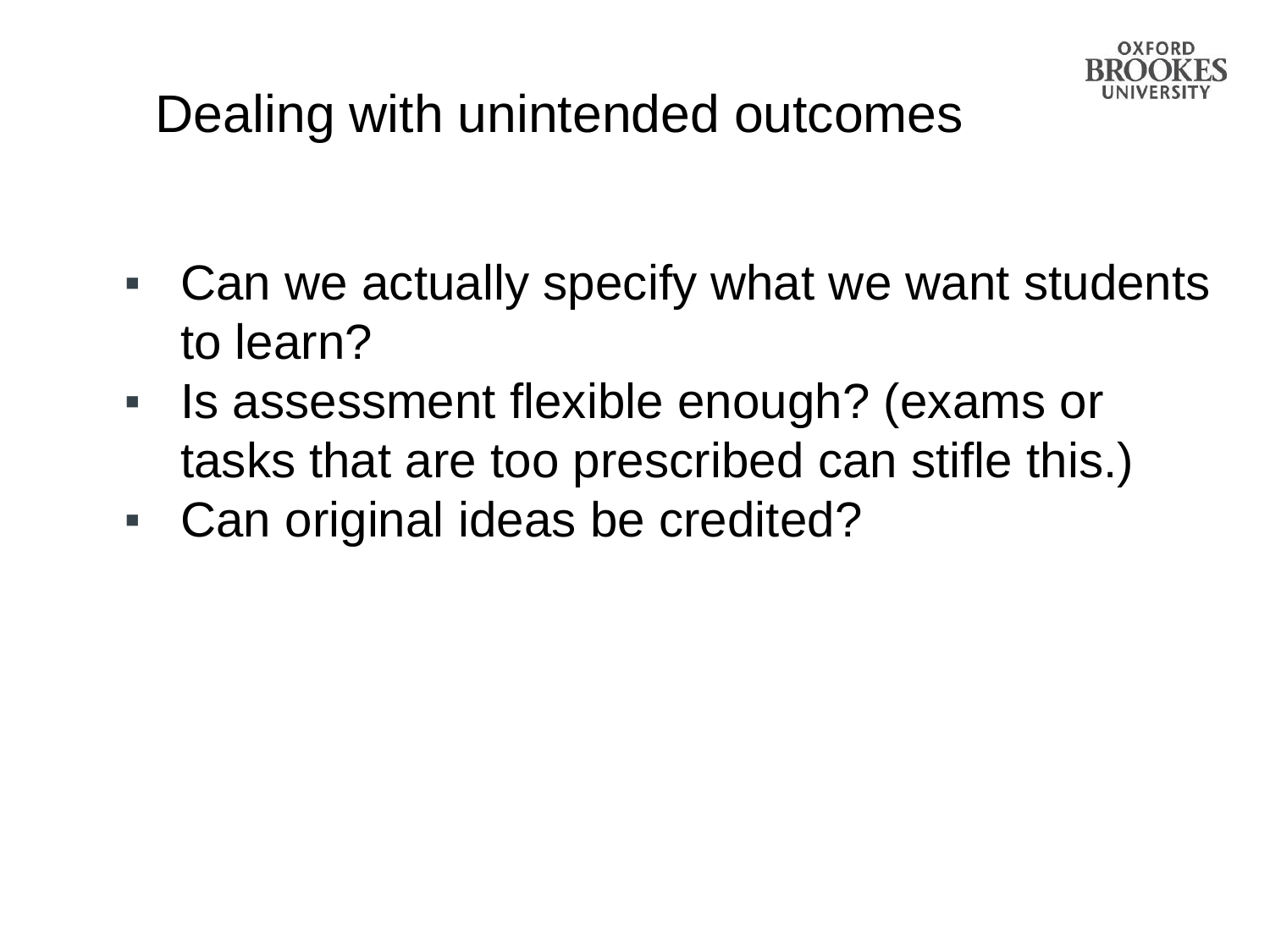

# Purpose of Grading / Marking

Conflict between **Norm-referenced** (often the way lecturers view the role of grading) and **Criterion-referenced** (which is the aim of outcomes based education.)

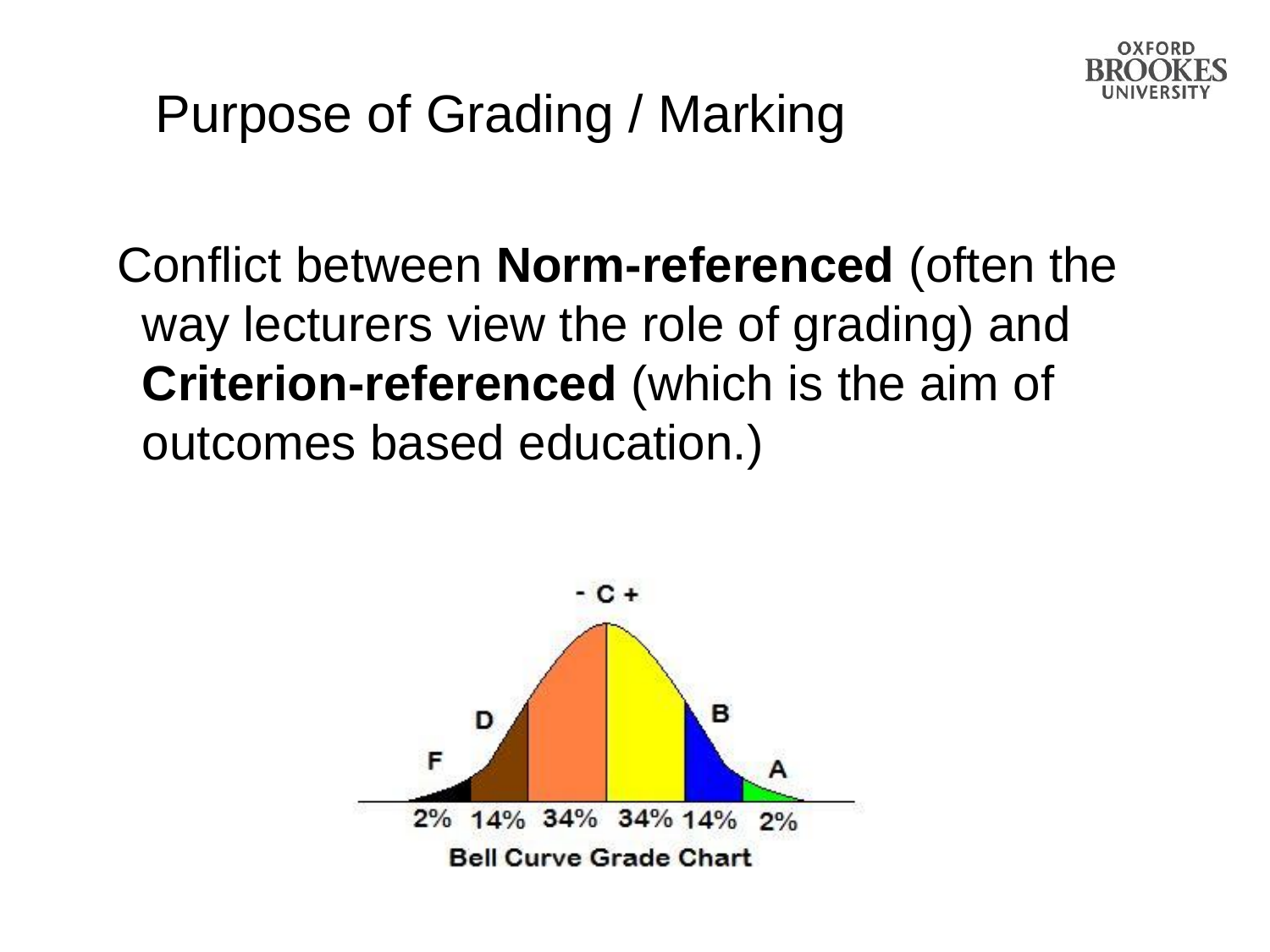# The importance of assessment criteria (and moderation processes)



Diederisch (1974) Yorke et. al.(2000) massive difference in grades because of unclear criteria, assessment types and practice not shared across graders / markers.

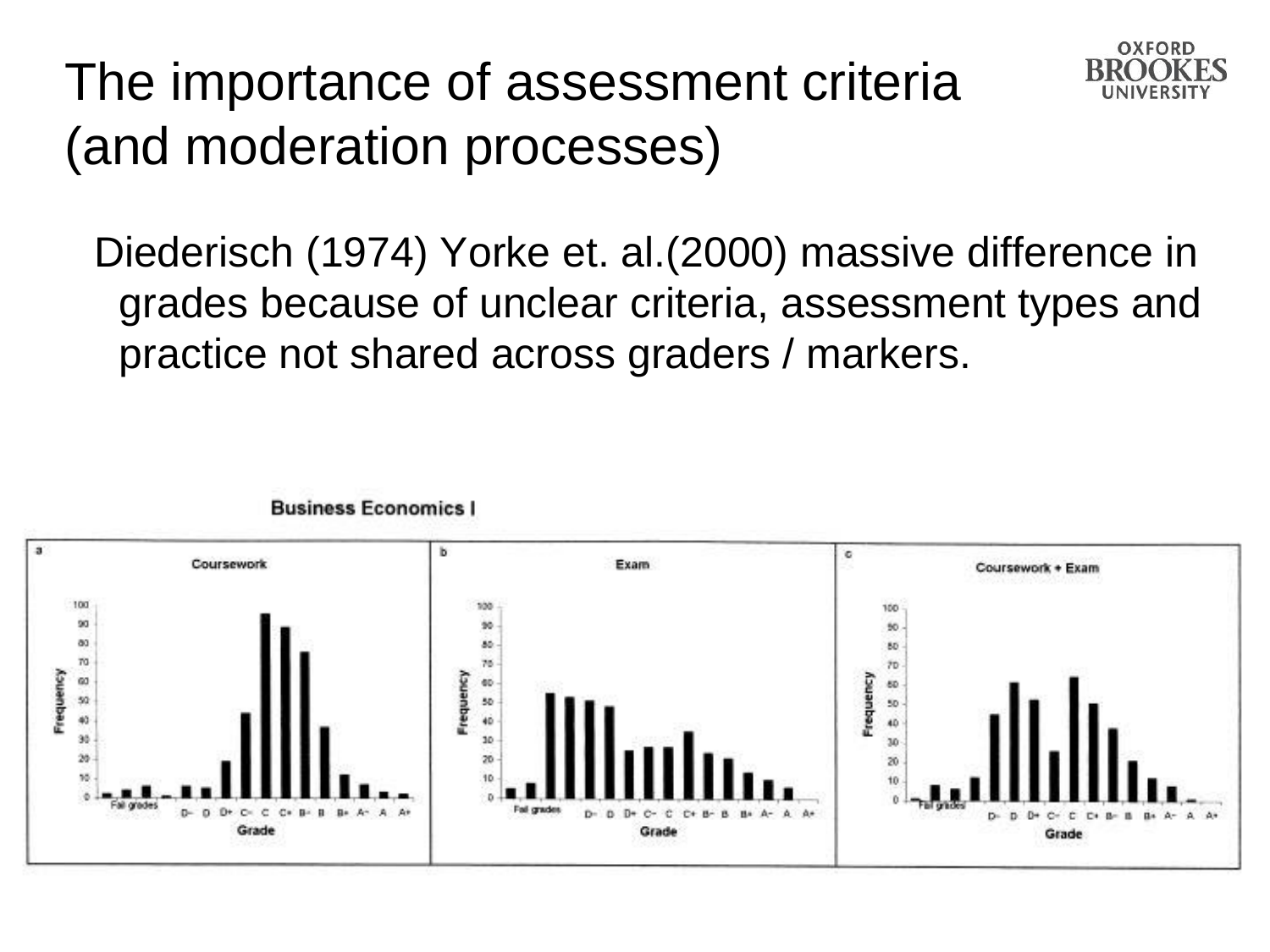

### Assessment Compact

- 1. There are five fundamental tenets behind this compact, namely that:
- 1.1 Effective assessment is central to learning.
- 1.2 To be effective the relational nature of the assessment and feedback process needs to be emphasised, particularly in terms of the need for active dialogue between students and staff.
- 1.3 To be effective, assessment must be recognised as a joint responsibility between staff and students.
- 1.4 The ability to assess, the work of both self and others, is an essential skill for all graduates.
- 1.5 For the above tenets to be met in full, students and staff need to be 'assessment literate' and actively participate in disciplinary communities of assessment practice.

#### <https://www.brookes.ac.uk/aske/>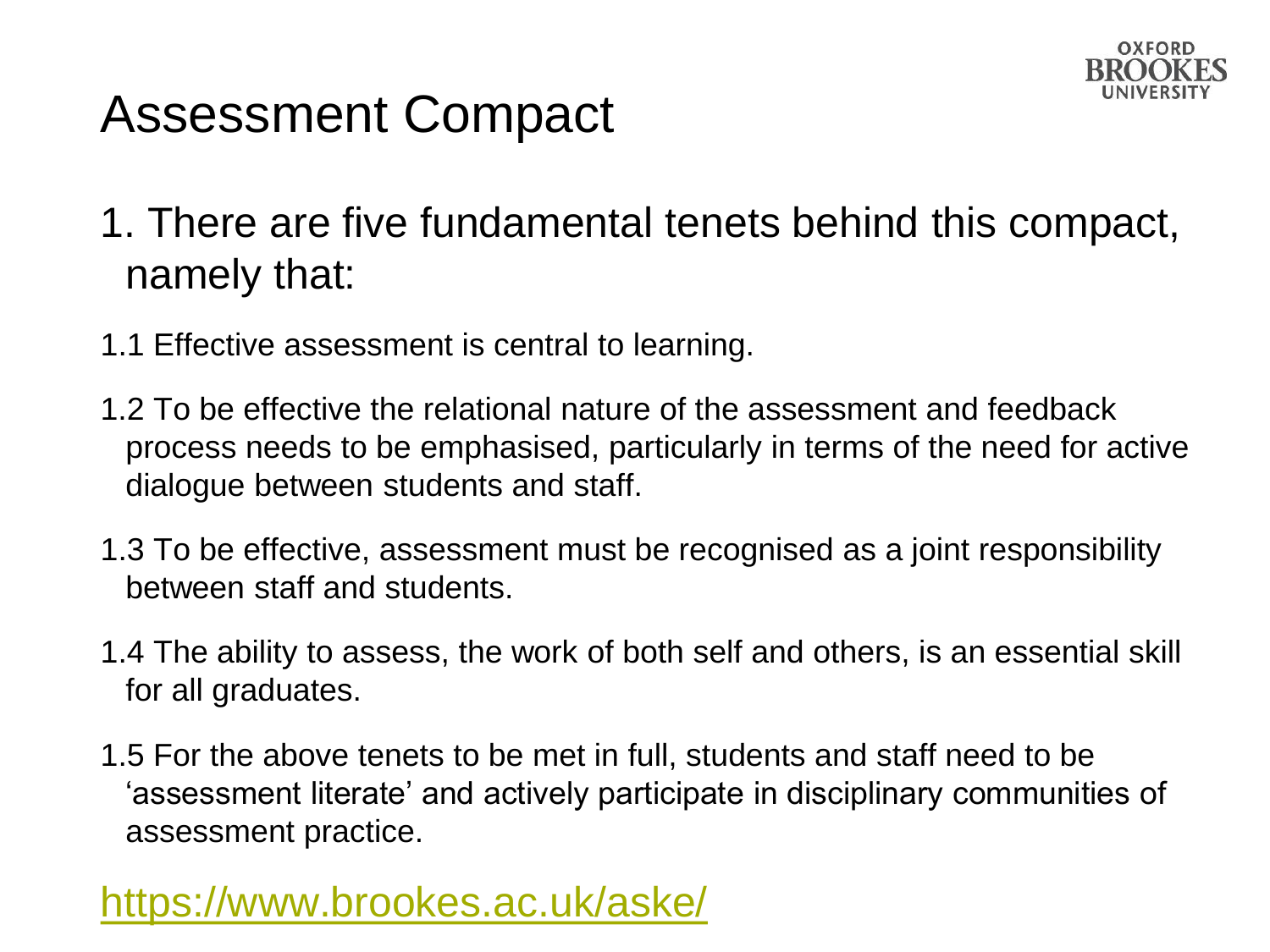

# The Ugly

Complex LOs that can be meaningless to students.

"The graduate will be able to identify the gaps of incorrect programming, access to the files of cyberattacks DoS and DDoS, know the Burp Suite, understand the security of WEB components – forms, session management, cookies, configuration of authentication"

Outcomes are not a list of content.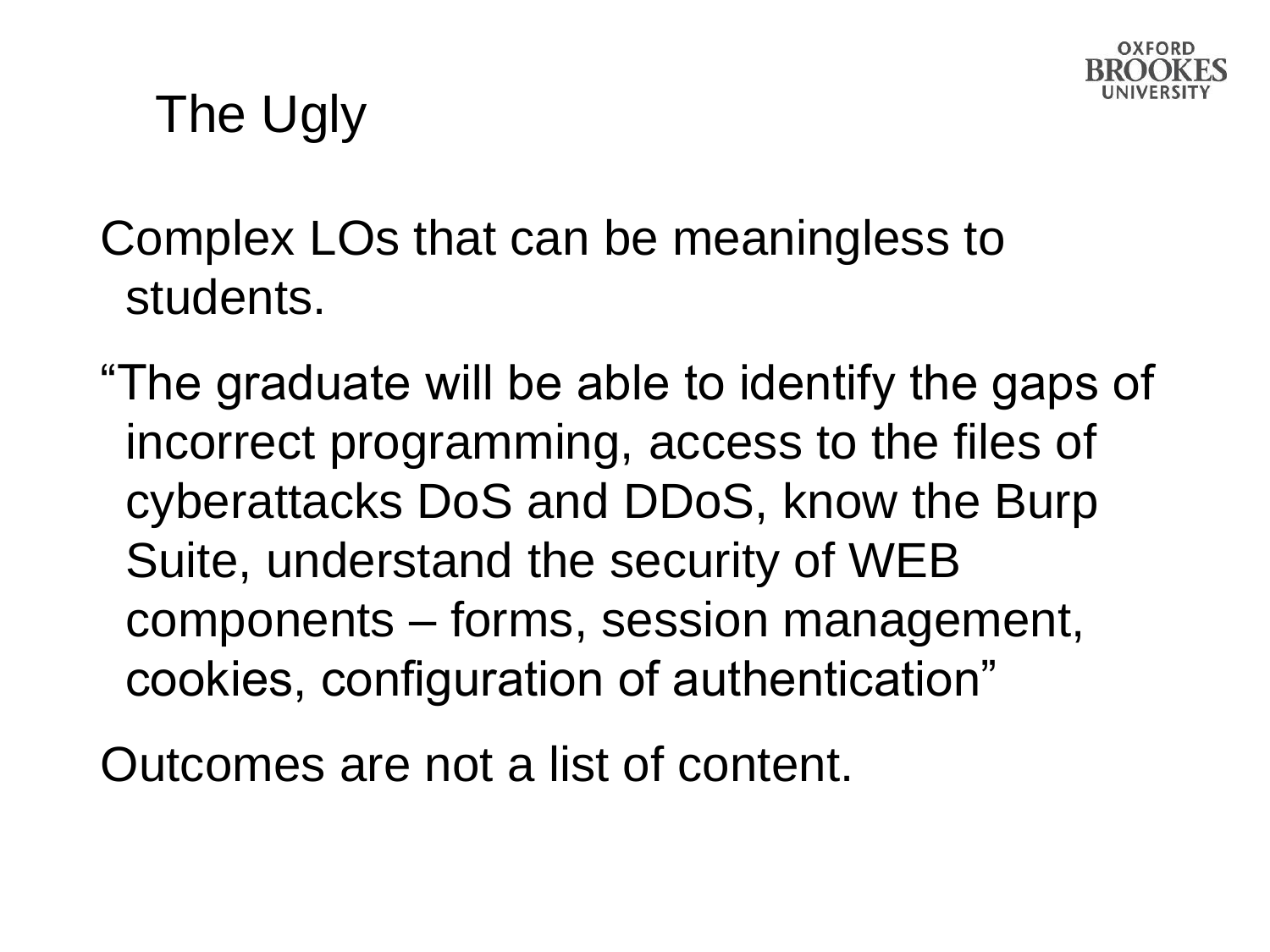

## **Conclusion**

- Learning outcomes are fundamental to Higher Education Learning but…
- Can be easily misinterpreted.

Can become a bureaucratic tool rather than an aid to good learning, teaching and student centred education.